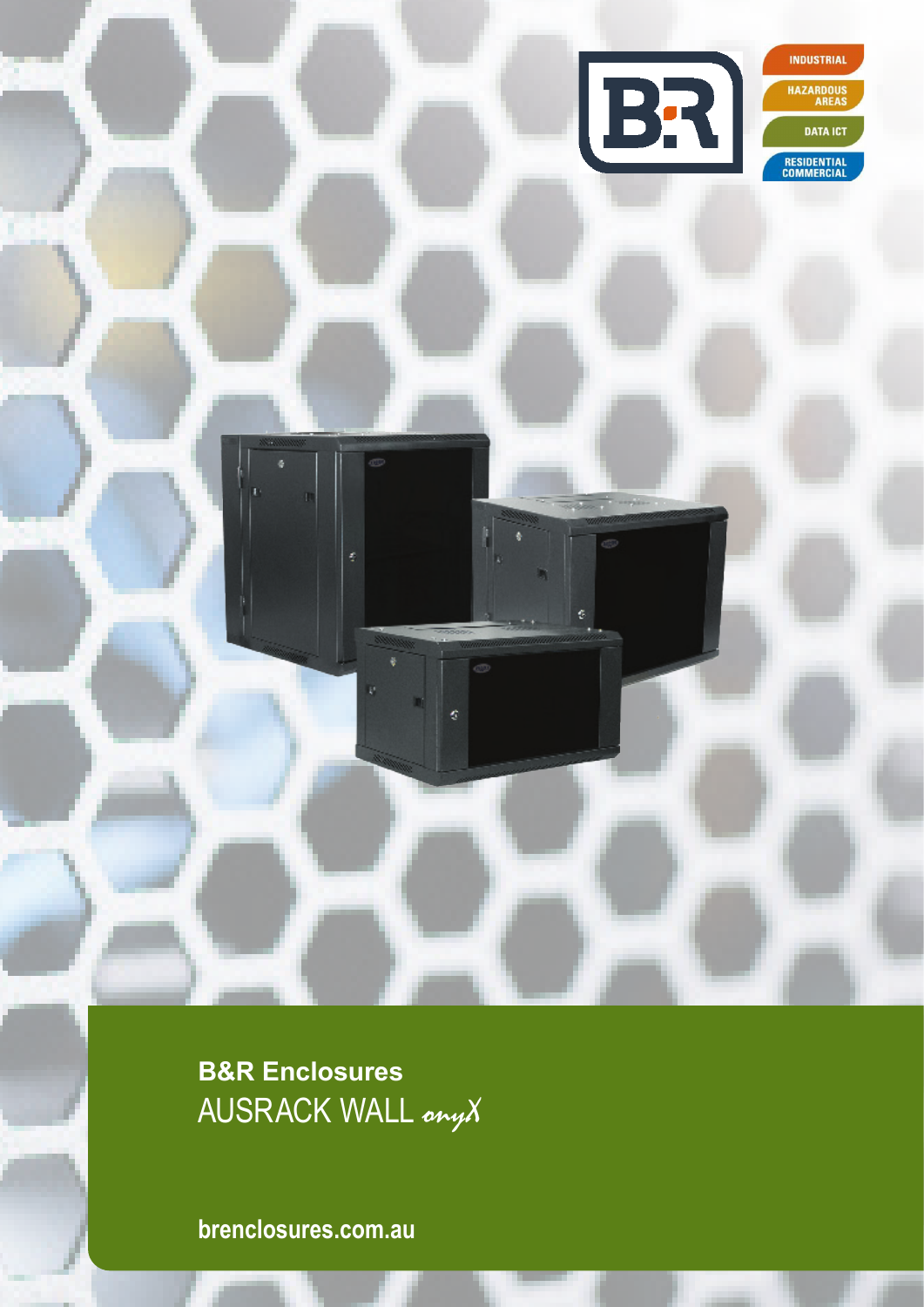# Ausrack Wall onyX

19 inch wall mount cabinets





- Suitable for housing networking equipment including patch panels, modems and routers.
- Wall mounted cabinets that are easy-to-install.
- Provide maximum accessibility for maintenance.
- With rear swing frame on selected models, allowing access to the rear of the enclosure.
- Removable side panels.
- Manufactured from 1.2mm SPCC rolled steel.
- Powdercoated textured matte black.
- Key code id 92268

Comes standard with:

- Reversible swing frame
- Safety glass keylockable door
- Adjustable 19" mounting rails
- Removable side panels with key locks
- Fixed shelf



#### **ORDERING GUIDE**

|                         |           | External Dimensions (mm) |              |              |                           | Mounting Centres (mm) |               |              |                    |             |
|-------------------------|-----------|--------------------------|--------------|--------------|---------------------------|-----------------------|---------------|--------------|--------------------|-------------|
| Part Number             | <b>RU</b> | Height<br>(A)            | Width<br>(B) | Depth<br>(C) | <b>Swing Frame</b><br>(D) | Enclosure<br>Depth    | Height<br>(E) | Width<br>(F) | <b>Fixed Shelf</b> | Weight (kg) |
| ARWX6U450NF             | 6         | 370                      | 600          | 450          | $\overline{\phantom{0}}$  | 450                   | 220           | 450          |                    | 18.0        |
| ARWX6U450               | 6         | 370                      | 600          | 550*         | 100                       | 450                   | 220           | 450          |                    | 23.0        |
| ARWX9U450               | 9         | 500                      | 600          | 550*         | 100                       | 450                   | 350           | 450          |                    | 27.0        |
| ARWX12U450NF            | 12        | 635                      | 600          | 450          | $\overline{\phantom{0}}$  | 450                   | 485           | 450          |                    | 24.0        |
| ARWX12U450 <sup>4</sup> | 12        | 635                      | 600          | 550*         | 100                       | 450                   | 485           | 450          |                    | 32.0        |
| ARWX12U600              | 12        | 635                      | 600          | 700*         | 100                       | 600                   | 485           | 450          |                    | 38.0        |
| ARWX18U450              | 18        | 905                      | 600          | 550*         | 100                       | 450                   | 755           | 450          | $\overline{2}$     | 39.0        |
| ARWX18U600              | 18        | 905                      | 600          | 700*         | 100                       | 600                   | 755           | 450          | $\overline{2}$     | 45.0        |
| ARWX24U450              | 24        | 1175                     | 600          | 550*         | 100                       | 450                   | 1025          | 450          | 2                  | 46.0        |
| ARWX24U600              | 24        | 1175                     | 600          | 700*         | 100                       | 600                   | 1025          | 450          | $\overline{2}$     | 52.0        |

▲ Available on Request

\* Includes depth of swing frame 100mm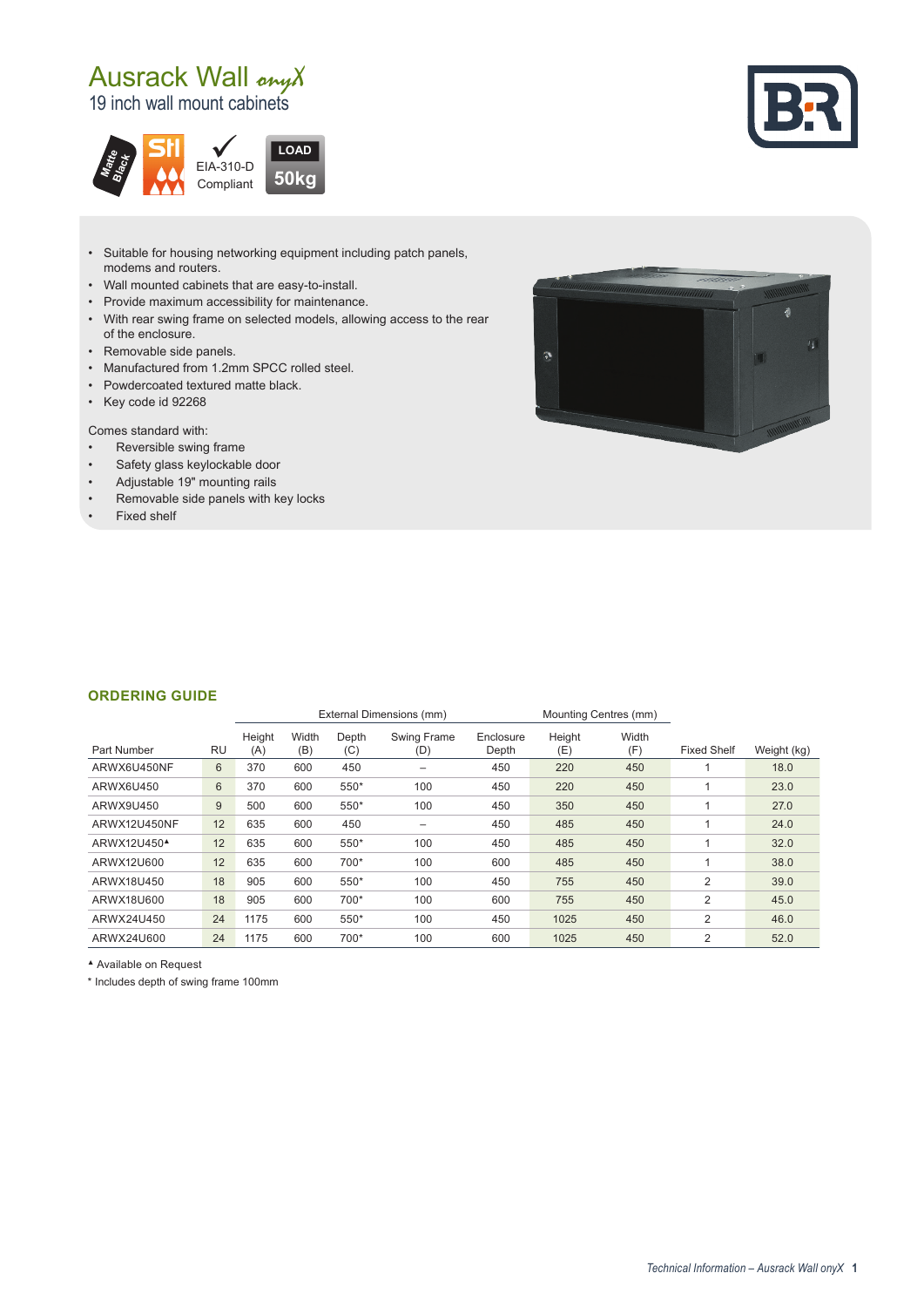Ausrack Wall onyX 19 inch wall mount cabinets

### **TECHNICAL DRAWINGS**



Front View



Rear View



Side View



Top View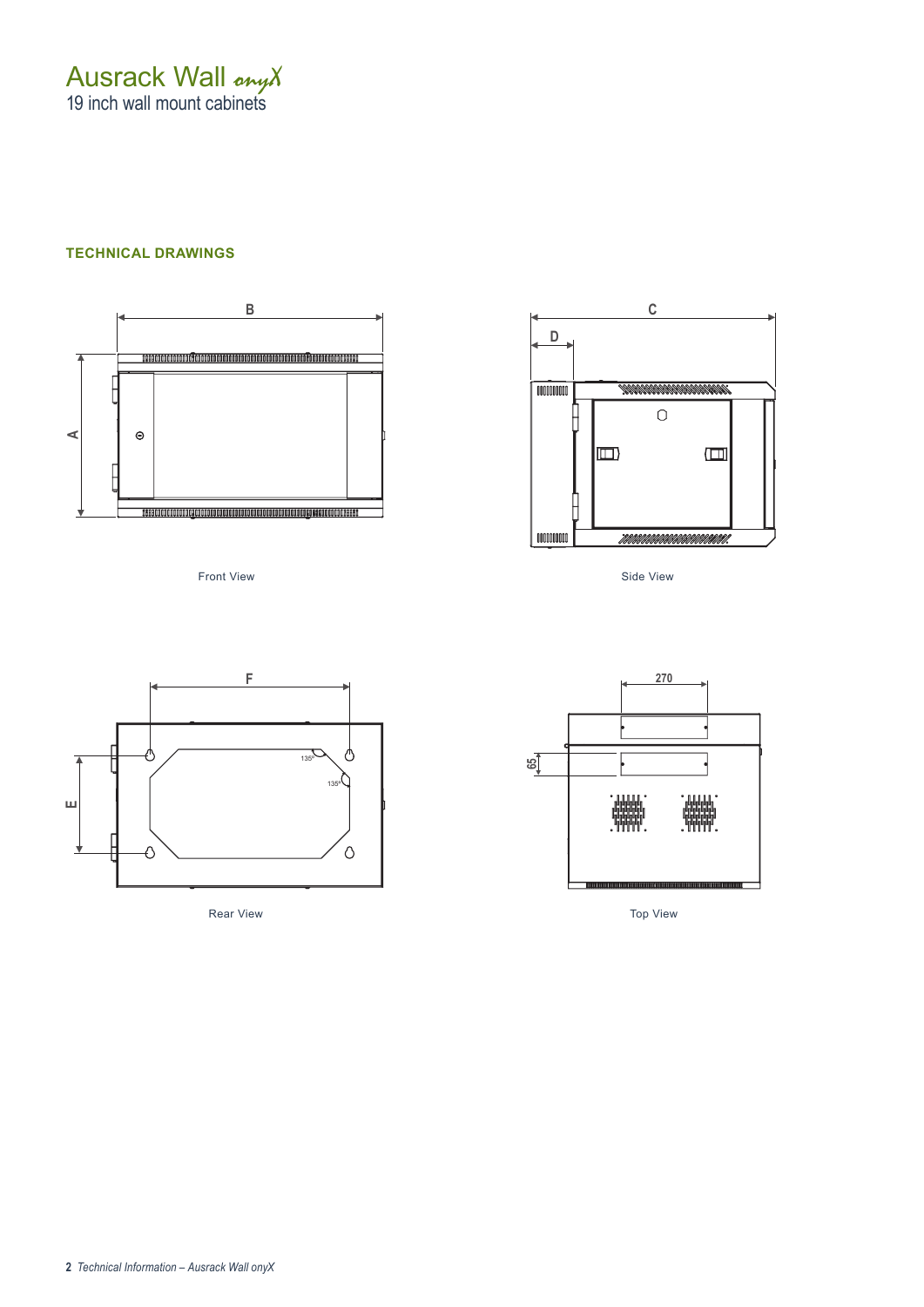## **Accessories**

A range of accessories to suit Ausrack Wall  $_{\text{env}}\chi$ 



#### **ACCESSORIES**

| <b>ACCESSORIES</b><br>Part Number |                                     |                            | ARWX6U450NF | ARWX6U450 | ARWX9U450 | ARWX12U450NF | ARWX12U450 | ARWX12U600 | ARWX18U450 | ARWX18U600 |
|-----------------------------------|-------------------------------------|----------------------------|-------------|-----------|-----------|--------------|------------|------------|------------|------------|
|                                   | Product                             | Description                |             |           |           |              |            |            |            |            |
| ARWX2F <sup>A</sup>               | Fan unit                            | 2 fan unit                 | $\bullet$   |           | ٠         | ٠            | ٠          | ٠          | $\bullet$  | ٠          |
| ARPRH61010                        |                                     | 6 x 10A outlets, 10A plug  |             |           | ٠         | $\bullet$    | $\bullet$  | ٠          |            | $\bullet$  |
| ARPRH61015                        | Power rails - horizontal            | 6 x 10A outlets, 15A plug  | $\bullet$   | ٠         | ٠         | $\bullet$    | $\bullet$  | ٠          | $\bullet$  | $\bullet$  |
| ARPRH101010                       | (10A outlets only) SAA              | 10 x 10A outlets, 10A plug | $\bullet$   | $\bullet$ | $\bullet$ | ٠            | ٠          | ٠          | $\bullet$  | $\bullet$  |
| ARPRH101015                       |                                     | 10 x 10A outlets, 15A plug | $\bullet$   | $\bullet$ | $\bullet$ | $\bullet$    | $\bullet$  | ٠          | $\bullet$  | $\bullet$  |
| ARDXM12U06                        | Mesh steel doors                    | To suit 12RU cabinets      |             |           |           | ٠            | ٠          | $\bullet$  |            |            |
| ARDXM18U06                        |                                     | To suit 18RU cabinets      |             |           |           |              |            |            | $\bullet$  | $\bullet$  |
| ARPCMH1U                          | Horizontal cable management         | 1RU                        | $\bullet$   | ٠         | $\bullet$ | $\bullet$    | $\bullet$  | ٠          | $\bullet$  | $\bullet$  |
| ARWX450FS <sup>A</sup>            | Fixed shelf - 30kg load, black      | 285mm                      | $\bullet$   | ٠         | $\bullet$ | $\bullet$    | ٠          | ٠          | $\bullet$  | $\bullet$  |
| ARWX450CS                         | Cantilever shelf - 10kg load, black | 450mm                      | $\bullet$   |           | ٠         | $\bullet$    | $\bullet$  | ٠          |            |            |
| <b>ARFXKEYR</b>                   | Spare key                           | Door, swing frame          | ٠           |           | $\bullet$ | $\bullet$    | ٠          |            |            |            |
| <b>ARCN</b>                       | Cage nuts                           | Pack of 50                 | ٠           | ٠         | ٠         | $\bullet$    | $\bullet$  | ٠          | $\bullet$  | $\bullet$  |
| ARSTUD100 <sup>4</sup>            | <b>Rack Studs</b>                   | Pack of 100                | $\bullet$   |           | $\bullet$ | $\bullet$    | $\bullet$  | ٠          | $\bullet$  |            |
| ARSTUD20 <sup>4</sup>             |                                     | Pack of 20                 | $\bullet$   |           | $\bullet$ | $\bullet$    | ٠          |            |            |            |

▲ Available on Request













**ARWX2F ARPRH ARPCMH1U ARWX450FS ARWX450CS Rack Studs**